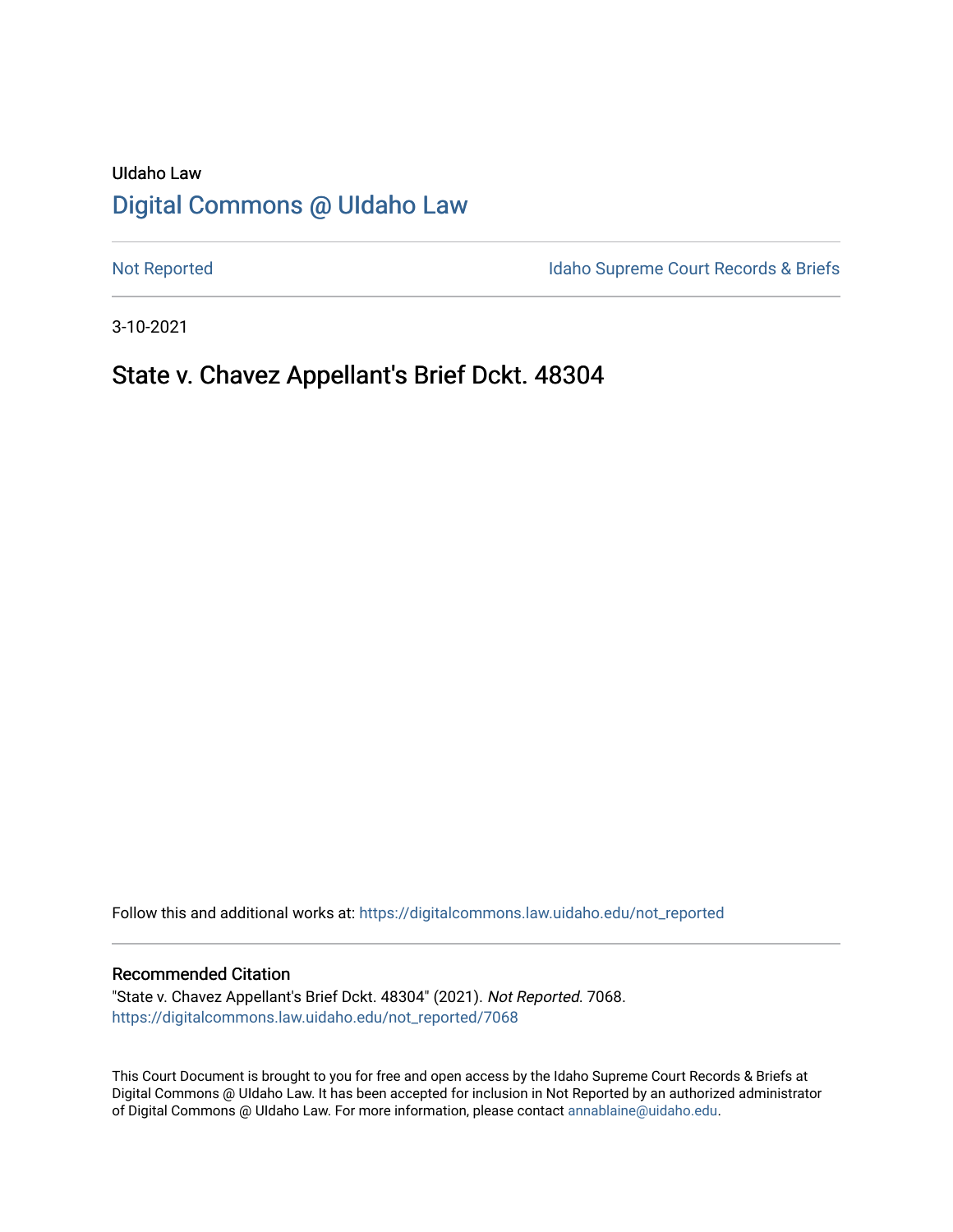Electronically Filed 3/10/2021 2:56 PM Idaho Supreme Court Melanie Gagnepain, Clerk of the Court By: Brad Thies, Deputy Clerk

ERIC D. FREDERICKSEN State Appellate Public Defender I.S.B. #6555

KILEY A. HEFFNER Deputy State Appellate Public Defender I.S.B. #10999 322 E. Front Street, Suite 570 Boise, Idaho 83702 Phone: (208) 334-2712 Fax: (208) 334-2985 E-mail: documents@sapd.state.id.us

### IN THE SUPREME COURT OF THE STATE OF IDAHO

| STATE OF IDAHO,       |                                  |
|-----------------------|----------------------------------|
|                       | NO. 48304-2020                   |
| Plaintiff-Respondent, |                                  |
|                       | BANNOCK COUNTY NO. CR03-19-12662 |
| V.                    |                                  |
|                       |                                  |
| ERIC CHAVEZ,          | <b>APPELLANT'S BRIEF</b>         |
|                       |                                  |
| Defendant-Appellant.  |                                  |
|                       |                                  |

#### STATEMENT OF THE CASE

#### Nature of the Case

After Eric Chavez pled guilty to possession of methamphetamine, the district court sentenced him to seven years, with five years fixed, and retained jurisdiction. The district court later relinquished jurisdiction and executed his seven-year sentence. On appeal, Mr. Chavez argues that the district court abused its discretion by imposing an excessive sentence.

### Statement of the Facts & Course of Proceedings

Officers were called to a Taco Bell parking lot to investigate a reported disturbance involving Mr. Chavez. (PSI, p.4; R., p.12.) The reporting party informed the officers that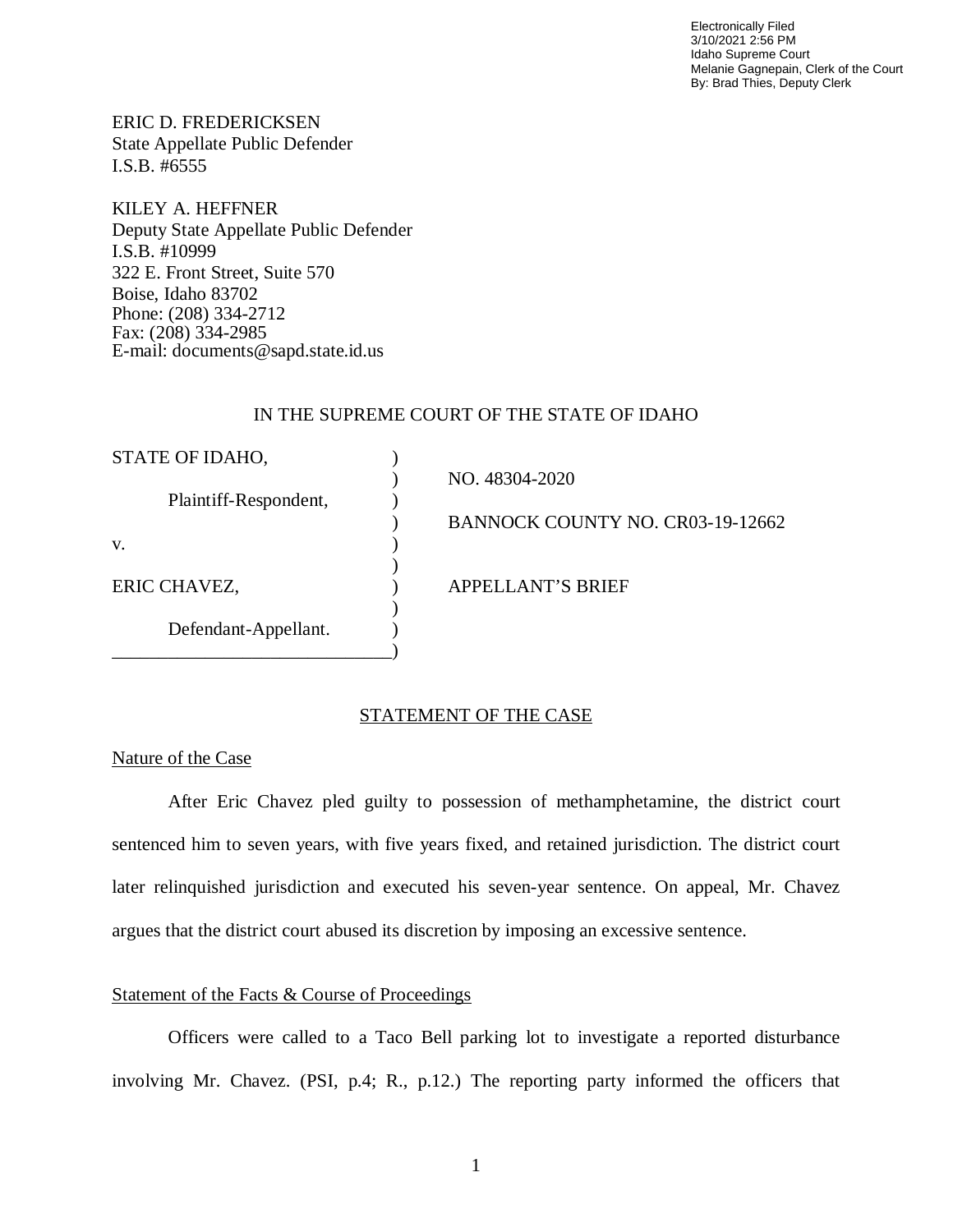Mr. Chavez could be found at an apartment complex, and the officers headed there to speak with him. (PSI, pp.4-5; R., p.12.) When one of the officers arrived at the apartment complex, she saw Mr. Chavez and another man standing on the stoop, and called out to them. (PSI, p.5; R., p.12.) Mr. Chavez began to walk away from the officers. (PSI, p.5; R., p.12.) When the officer again called out to him, he turned and ran. (PSI, p.5; R., p.12.) Mr. Chavez was eventually arrested for resisting and obstructing officers. (PSI, p.5; R., p.[1](#page-2-0)2.) After being advised of his *Miranda*<sup>1</sup> rights, officers searched him, and discovered a syringe containing methamphetamine residue in his pant pocket. (PSI, p.5; R., p.12.)

The State filed a complaint against Mr. Chavez for possession of methamphetamine in November 2019. (R., pp.8-9.) After he waived his preliminary hearing, the magistrate judge bound him over to district court, and he was charged by information with possession of methamphetamine. (R., pp.33-34, 36-37.) The State also charged Mr. Chavez with being a persistent violator of the law. (R., pp.38-39.) Pursuant to a plea agreement, Mr. Chavez pled guilty to possession of methamphetamine, and the State dismissed the persistent violator enhancement. (R., pp.77-78;  $2/3/20$  $2/3/20$  Tr.,<sup>2</sup> p.5, L.7 – p.8, L.25.)

A sentencing hearing was held in May 2020. (*See* 5/4/20 Tr.) At that hearing, the State recommended that the district court sentence Mr. Chavez to five years, with two years fixed, and retain jurisdiction ("a rider"). (5/4/20 Tr., p.13, Ls.16-17, p.14, Ls.10-14.) Defense counsel recommended that the district court put him on probation. (5/4/20 Tr., p.14, Ls.19-20.) The

<span id="page-2-0"></span><sup>1</sup> *Miranda v. Arizona*, 384 U.S. 436 (1966).

<span id="page-2-1"></span><sup>&</sup>lt;sup>2</sup> The Reporter's Transcript consists of two separately-paginated transcripts in one electronic document (ten pages of the overall document). Each will be cited with reference to its internal pagination. The first transcript, cited as "2/3/20 Tr.," contains the change of plea hearing held on February 3, 2020 (pages five to nine). The second transcript, cited as "5/4/20 Tr.," contains the sentencing hearing held on May 4, 2020 (pages ten to twenty-three).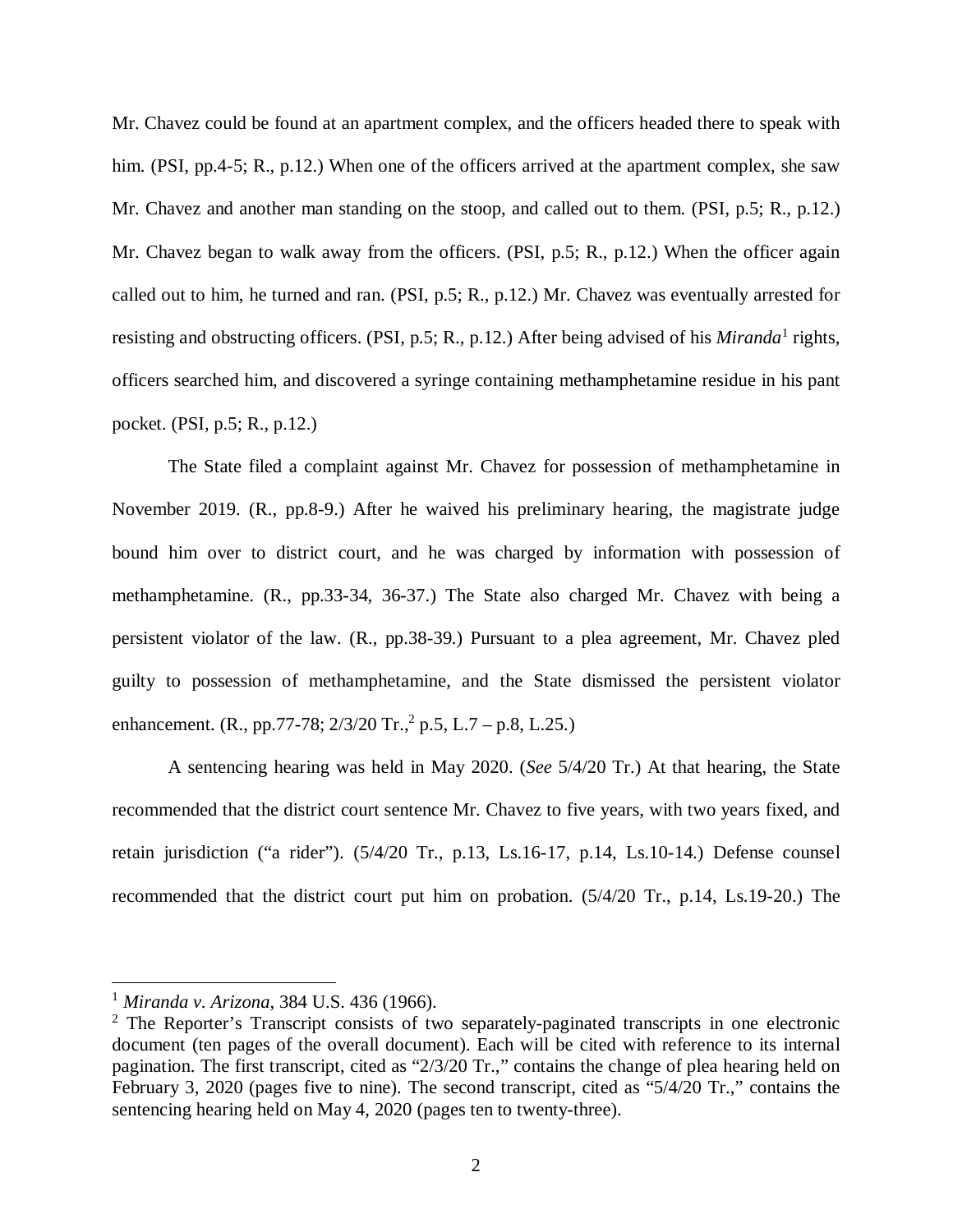district court exceeded even the State's recommendation, and sentenced Mr. Chavez to seven years, with five years fixed, and retained jurisdiction. (5/4/20 Tr., p.17, Ls.8-14; R., pp.91-93.)

A few months later, Mr. Chavez was removed from the rider program for a physical altercation with another inmate. (PSI, p.44.) The district court relinquished jurisdiction. (R., pp.96-97.) Mr. Chavez appealed timely from the relinquishment order. (R., pp.96-97.)

### **ISSUES**

Did the district court abuse its discretion when it imposed an excessive sentence of seven years, with five years fixed, upon Mr. Chavez?

#### ARGUMENT

## The District Court Abused Its Discretion When It Imposed An Excessive Sentence of Seven Years, With Five Years Fixed, Upon Mr. Chavez

Mr. Chavez asserts that, given any view of the facts, his sentence of seven years, with five years fixed, is excessive. Where a defendant contends that the sentencing court imposed an excessively harsh sentence, the appellate court will conduct an independent review of the record giving consideration to the nature of the offense, the character of the offender, and the protection of the public interest. *See State v. Reinke*, 103 Idaho 771 (Ct. App. 1982).

The Idaho Supreme Court has held that, "'[w]here a sentence is within statutory limits, an appellant has the burden of showing a clear abuse of discretion on the part of the court imposing the sentence.'" *State v. Jackson*, 130 Idaho 293, 294 (1997) (quoting *State v. Cotton*, 100 Idaho 573, 577 (1979)). Mr. Chavez does not allege that his sentence exceeds the statutory maximum. Accordingly, in order to show an abuse of discretion, he must show that in light of the governing criteria, the sentence was excessive considering any view of the facts. *Id*. The governing criteria or objectives of criminal punishment are: (1) protection of society; (2) deterrence of the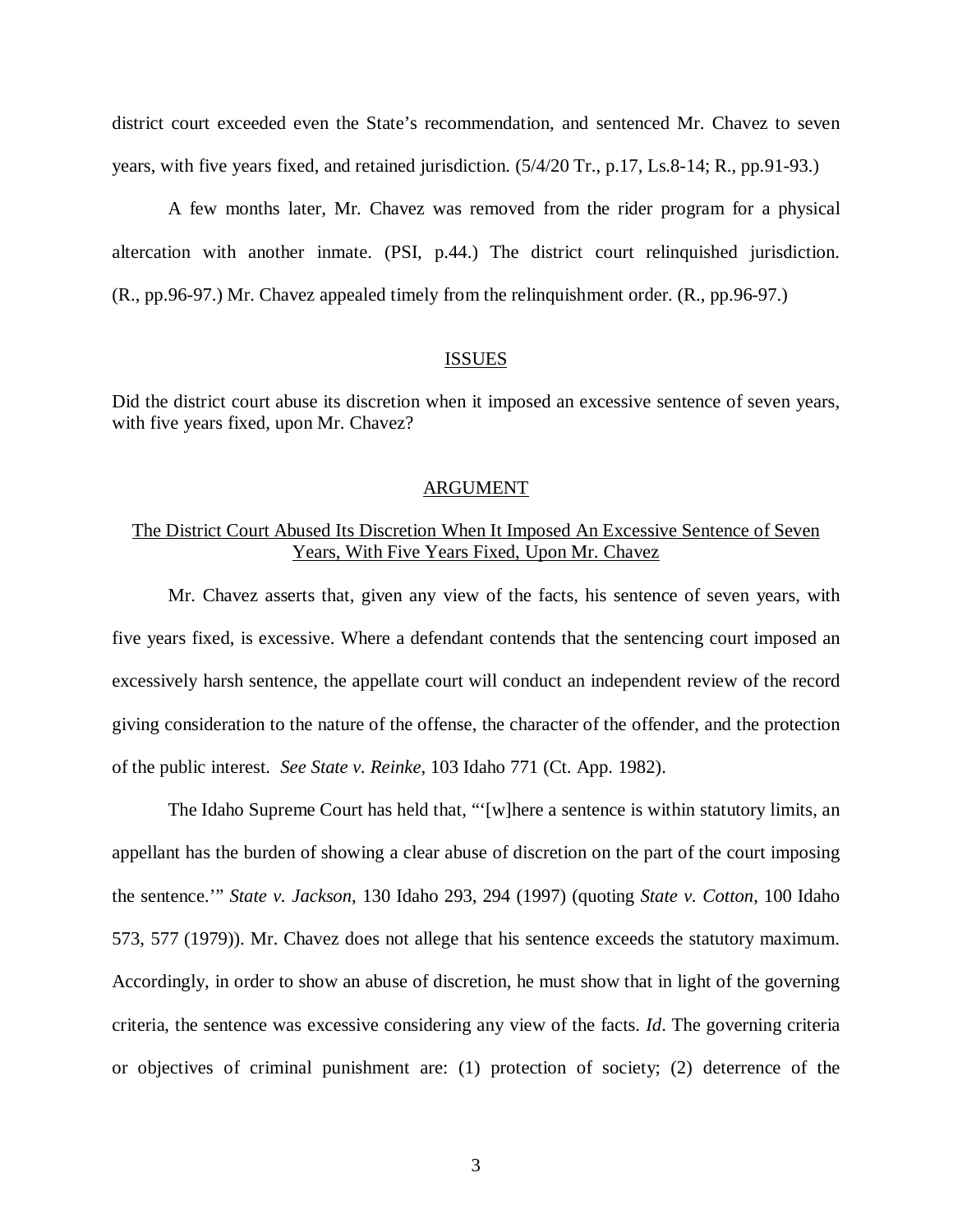individual and the public generally; (3) the possibility of rehabilitation; and (4) punishment or retribution for wrongdoing. *Id*.

Appellate courts use a four-part test for determining whether a district court abused its discretion: Whether the trial court: (1) correctly perceived the issue as one of discretion; (2) acted within the outer boundaries of its discretion; (3) acted consistently with the legal standards applicable to the specific choices available to it; and (4) reached its decision by the exercise of reason. *Lunneborg v. My Fun Life*, 163 Idaho 856, 863 (2018).

Here, Mr. Chavez asserts the district court abused its discretion by imposing an excessive sentence under any reasonable view of the facts. Specifically, he contends the district court should have sentenced him to a lesser term of imprisonment in light of the mitigating factors, including his troubled childhood, his substance abuse and its longstanding impact on his life, his amenability to treatment, and his mental health issues.

 Mr. Chavez grew up with two alcoholic parents. (PSI, p.12.) His father eventually passed away from alcohol abuse when he was around eleven or twelve yearsold. (PSI, p.11.) He stated he was first arrested at for burglary, and reported being in and out of detention, on juvenile probation, and in group homes or foster care, until the

 (PSI, pp.11, 18.) The Court of Appeals has recognized that a defendant's "extremely troubled childhood is a factor that bears consideration at sentencing." *State v. Williams*, 135 Idaho 618, 620 (Ct. App. 2001). Mr. Chavez stated that he was either removed from his mother's custody or kicked out of the house at ... (PSI, pp.11, 18.) He reported that he joined a gang when he was . (PSI, p.12.) To his credit, he dropped out of gang life in 2009, but he still has problems due to the tattoos on his body, which are easily recognized by other gang members. (PSI, p.12.) He noted that one of his brothers died in California due to gang

4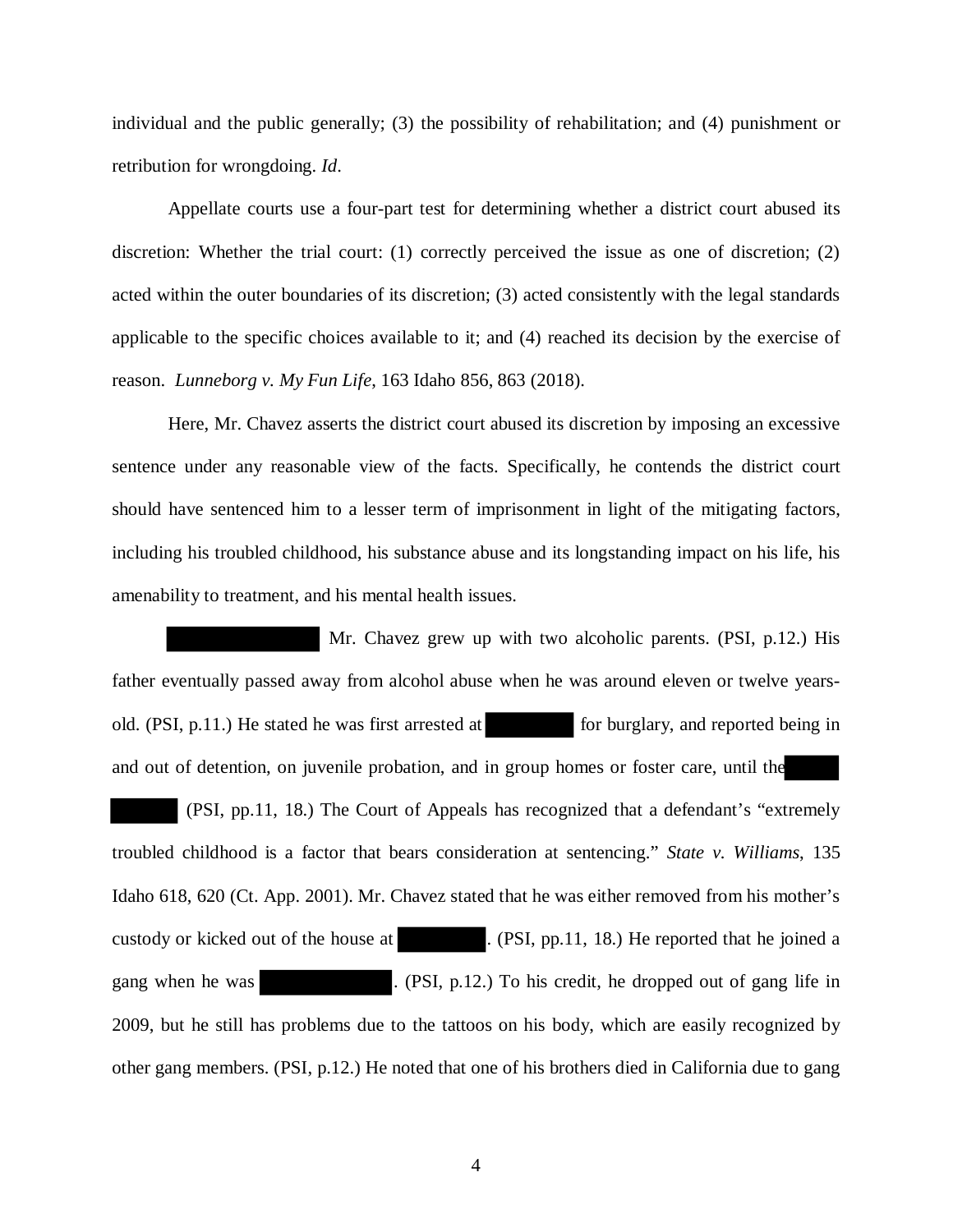violence. (PSI, p.12.) Mr. Chavez dropped out of high school after the eleventh grade because he was in foster care, and ran away from home. (PSI, p.14.) He stated that he was shot at three times within a few days, and decided to leave California for Idaho to save his life. (PSI, p.13.)

Mr. Chavez has struggled with drug and alcohol abuse from a young age. The impact of substance abuse on the defendant's criminal conduct is "a proper consideration in mitigation of punishment upon sentencing." *State v. Osborn*, 102 Idaho 405, 414 n.5 (1981). He reported that he first drank alcohol and used marijuana at . (PSI, pp.15-16.) He stated that he first used inhalants when he was eleven or twelve, and began using methamphetamine daily at

 (PSI, pp.15-16.) He previously completed substance abuse treatment as a juvenile at the Cinnamon Hills Youth Crisis Center in 1997. (PSI, p.16.) The Global Appraisal of Individual Needs ("GAIN") evaluator diagnosed Mr. Chavez with Severe Stimulant Use Disorder. (PSI, p.22.) Mr. Chavez noted that his longest period of sobriety was fifteen months, $3$  and he relapsed a few days prior to committing the instant offense. (PSI, p.16.) He reported that he has quit using substances and is 100% ready to remain abstinent. (PSI, p.28.) He acknowledged that treatment is most needed for methamphetamine. (PSI, p.22.)

Mr. Chavez's mental health issues also stand in favor of mitigation. "[T]he defendant's mental condition is simply one of the factors that must be considered and weighed by the court at sentencing." *State v. Delling*, 152 Idaho 122, 132 (2011). Mr. Chavez reported that he was diagnosed with anxiety and depression in prison. (PSI, pp.15, 21.) He recalled receiving mental health treatment as a juvenile, and said he has taken medication off and on over the years because of the side effects. (PSI, p.15.) His mental health examination report concluded he

<span id="page-5-0"></span><sup>&</sup>lt;sup>3</sup> There is conflicting information in the record regarding the length of Mr. Chavez's sobriety. Page sixteen of the PSI states that he was sober for fifteen months, while page seventeen says he was sober for two and a half years.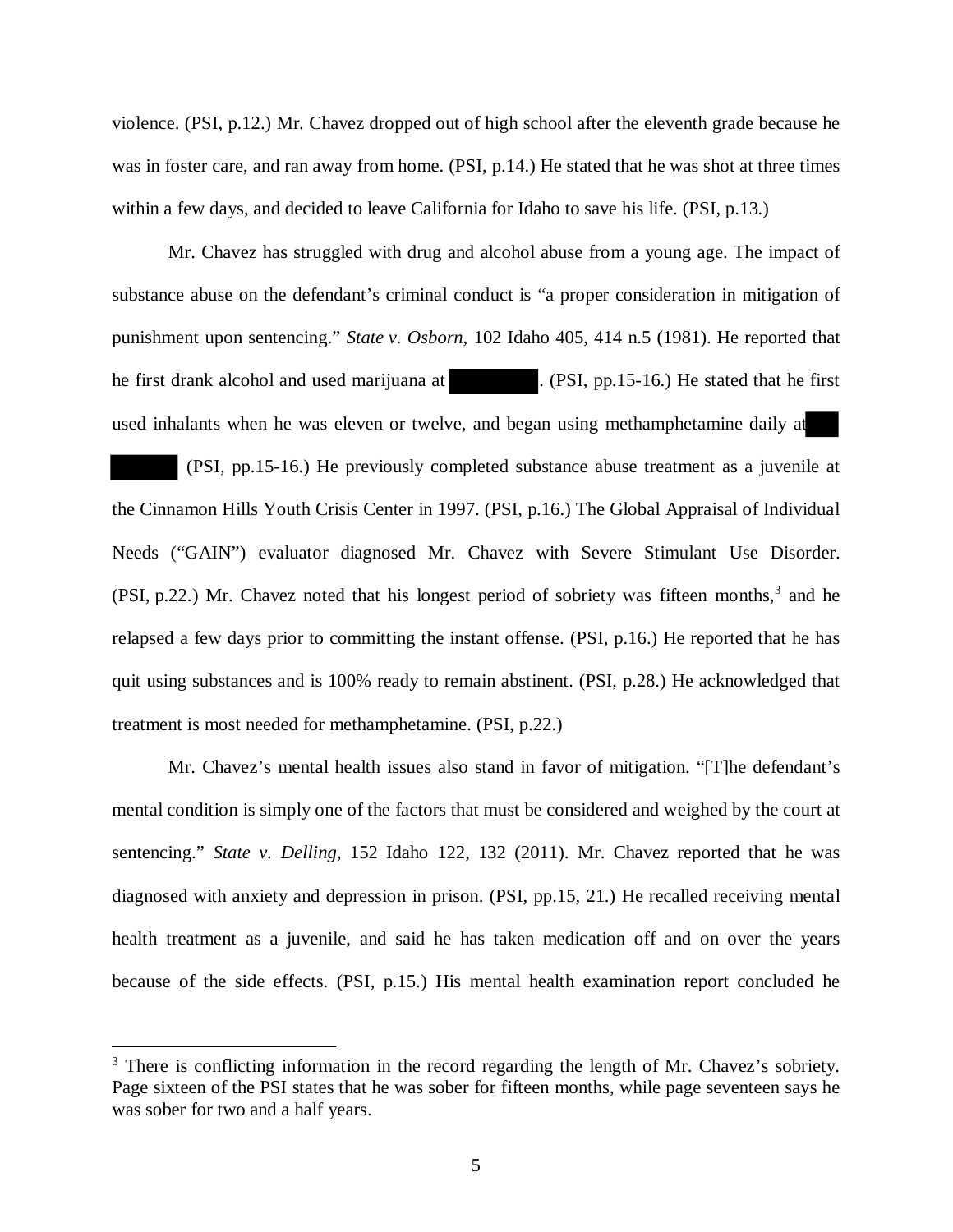presents with serious mental health problems and recommended individual or group therapy, psychiatric medication evaluation, management, and education. (PSI, pp.17-18, 36.) His GAIN evaluator diagnosed him with Generalized Anxiety Disorder, Posttraumatic Stress Disorder ("PTSD") or Acute Stress Disorder or other disorder of extreme stress, and Attention Deficit Hyperactivity Disorder ("ADHD"). (PSI, pp.22, 34.).

Despite Mr. Chavez's troubled childhood, serious substance abuse, and mental health issues, he has demonstrated a willingness to try and change his behavior and get treatment. He removed himself from gang life, and moved away from California in order to create a better life for himself. Mr. Chavez has acknowledged that his substance abuse has caused problems in his life, and he is ready to remain sober.

Proper consideration of these mitigating factors supported a more lenient sentence of five years, with two years fixed. In light of these facts, Mr. Chavez submits that the district court did not exercise reason, and thus abused its discretion, by sentencing him to serve seven years, with five years fixed.

#### **CONCLUSION**

Mr. Chavez respectfully requests that this Court reduce his sentence as it deems appropriate. Alternatively, he respectfully requests that his case be remanded to the district court for a new sentencing hearing.

DATED this 10<sup>th</sup> day of March, 2021.

/s/ Kiley A. Heffner KILEY A. HEFFNER Deputy State Appellate Public Defender